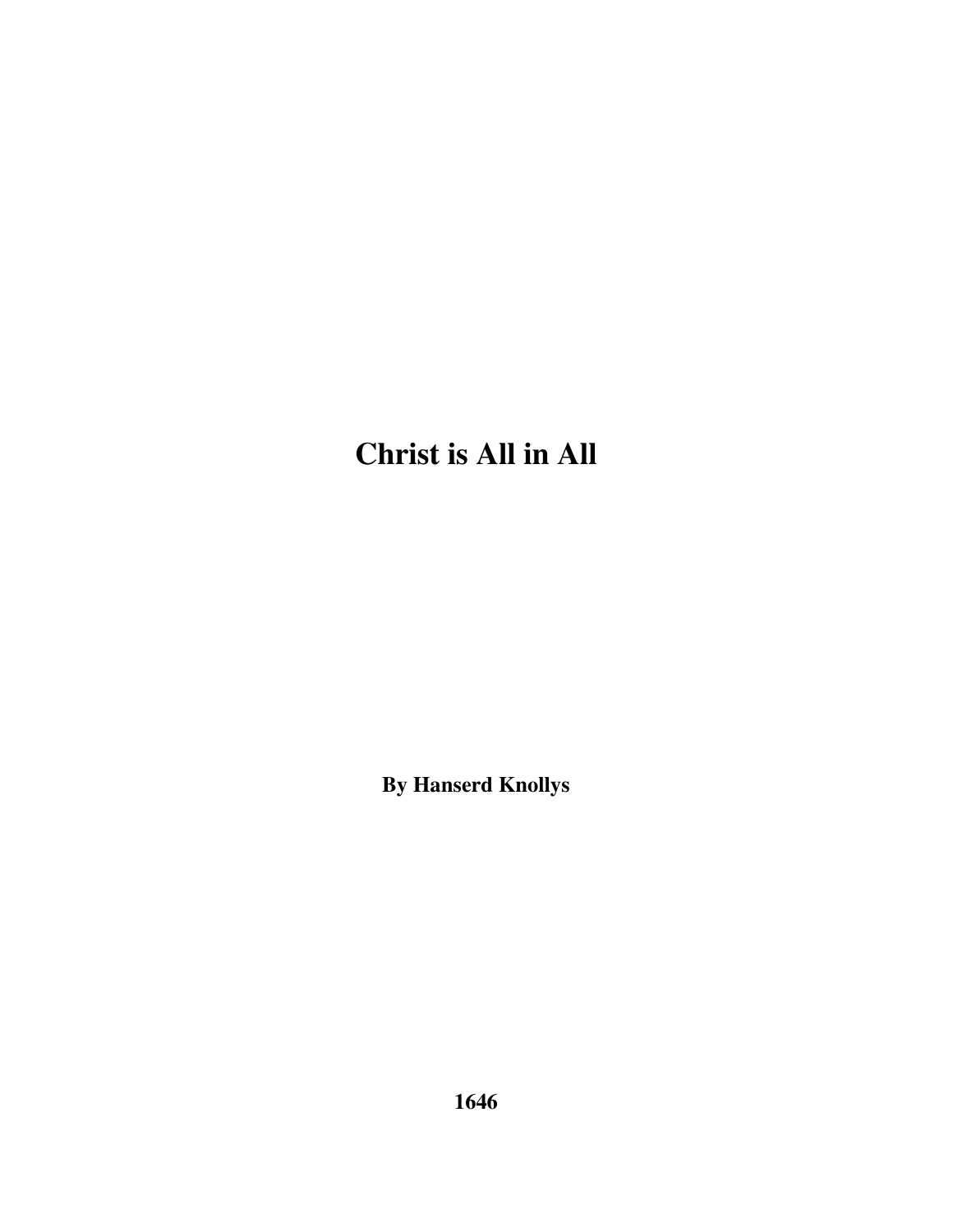The Apostle Paul, who was a chosen vessel unto the Lord, to bear His Name before the Gentiles, (Acts 9:15) wrote this Epistle to the Saints and faithful brethren in Christ, which were at Colosse (Chapter 1:2). And as the Ensign-bearer of His glorious Name, displayed the Magnificency, and transcendent Excellency of Christ, in the words of the text: "Christ is all, and in all". Col. 3:11. And that he might lift up Christ's All-Sufficiency, he nullifies all other excellencies whatsoever, (Chap.3 :11) where he gives the Colossians to understand that the advantage of a Jew above a Gentile, the dignity of a Scythian above a Barbarian, or the immunities of a freeman above a bondslave, however esteemed among men, are nothing without Christ; "who is all, and in all." These words have their dependence upon the exhortation unto mortification (or putting under, or killing, of sin) Chapter 3:5, which exhortation the Apostle pressed upon the Colossians, by telling them they had put off the old man, with his deeds, and had put on the new man, &c. Where in which state of regeneration, there is neither Greek, nor Jews, &c., but "Christ is all, and in all." The lesson to be learned hence, is this; To wit,

## **Doct. "Christ is all and in all, in the New Man.**

Two things need some explanation in this Doctrine; viz. First, Who is here meant by the "New Man." And secondly how Christ is all, and in all, in the new man. By the new man here, we are to understand (as it was meant by the Apostle) a true BELIEVER, or a faithful brother in Christ, one sanctified in Christ Jesus, called a Saint; who is redeemed in the spirit of his mind, and hath put on the new man. (Eph.4:23-24) Which is done, when by the mighty operation of the Holy Spirit, in the promises given unto us, we are MADE partakers of the Divine Nature. (II Pet.1:3,4) Thus being by the Spirit and Faith united with Christ, we are made a new creature, or creation, (II Cor. 5:17) have a new heart (Ezek.36:26,27) and walk in newness of life. (Rom. 6:4) And such may be said to have put on the new man, the sum then is this: "Christ is all, and in all, in every true believer, in every justified sanctified person, who hath a new heart, and walk in newness of life." Touching the second particular, to wit, "How Christ is all, and in all, in the new man." The Lord Jesus Christ (who is all in Himself, for in Him dwelleth all the fulness of the Godhead bodily, Col. 2:9, which was the pleasure of God, that in all things He might have the preeminence, Col. 1:18,19) is all and in all, in the new man. First, Fundamentally, I mean Christ is the Foundation of all, (I Cor. 3:11). For other foundation can no man lay than that is laid, which is Jesus Christ; I say Christ is the foundation of all that faith, repentance, love, and other graces, gifts, and fruits of the Spirit, which are in every true Believer: He is a living Fountain full of grace, and front His fulness have we all received grace for grace. (John 1:14-16) Secondly, communicatively; I mean, CHRIST doth communicate all unto the new man; to wit, life, light, grace, and glory, &c. We have NOTHING but what we have received, and we have received all front His fulness. (Eph. 4:7, John 1:16) The titles given to Christ in the Scripture Of truth, will make this appear more fully, viz., That "Christ is all in the new man, or in every true Believer": I shall instance some.

First, "Christ is our life." (Col.3:4) "Christ is the life of a Believer, even eternal life." (1 John 5:11-12) That is to say, the everlasting spiritual well-being of a Believer, is by union and communion with Jesus Christ, in whom he lives a life of Grace here, and with whom he shall live a life of glory hereafter. Yea, all those spiritual breathings of the hunger-thirsting soul, after the enjoyment of God in any of His holy Ordinances are from Christ; and from Him are all those quickening, and all that life we have in prayer, preaching, conference, and other spiritual duties. In a word, the Spirit of life Himself, who so sweetly refresheth the weary soul, comforts the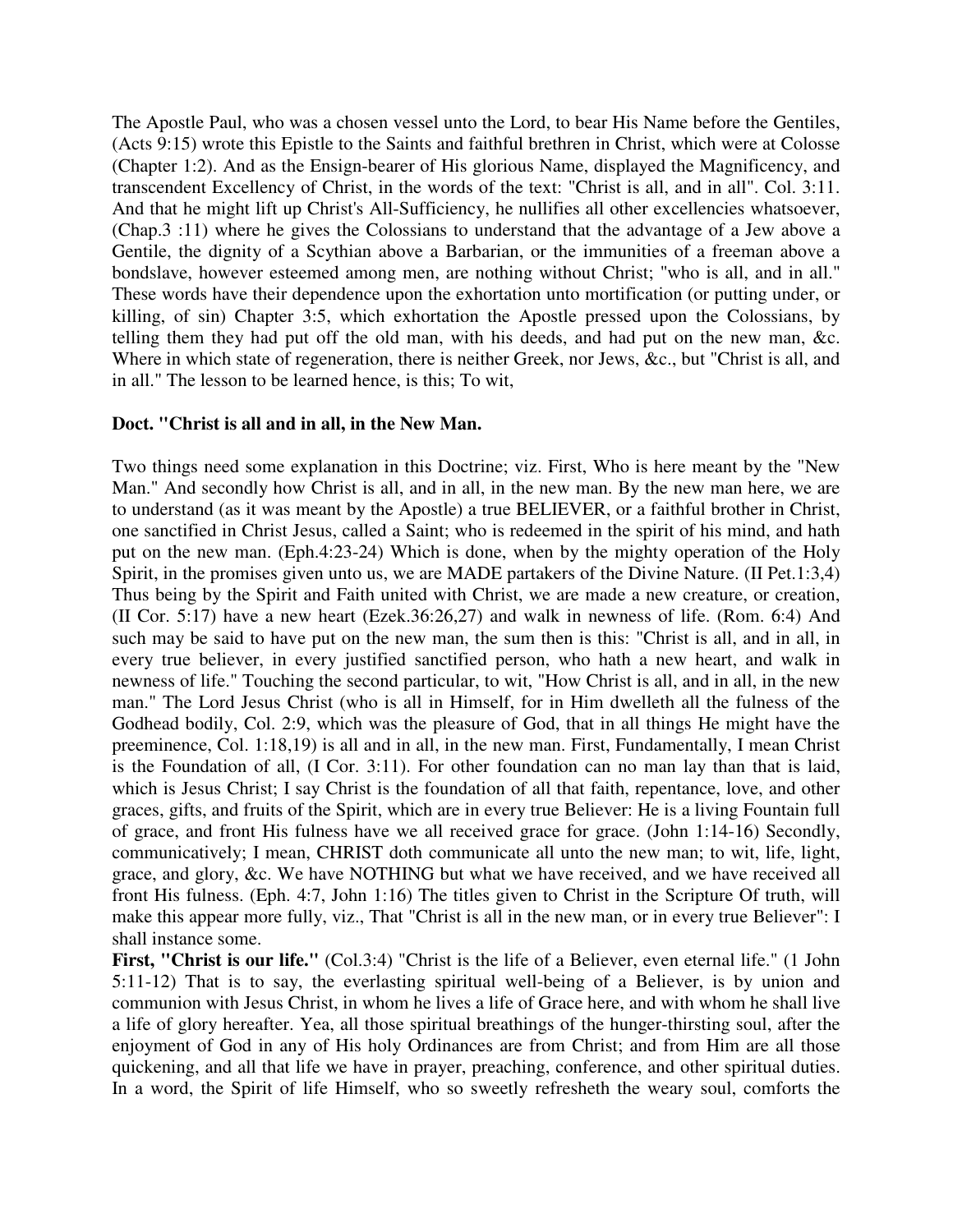sorrowful heart, and quickens the sanctified affections, is from Christ: and He is called the "Spirit of the Son," (Gal 4:6) whom God sends forth into the hearts of His children.

## **Secondly, Christ is the true light of every Believer, or in the new man.**

That was the true light, (John 1:9) even Jesus Christ, who enlightneth the eyes of our understanding, that we may know what is the hope of His calling, and what the riches of the glory of His inheritance in the Saints, and what is the exceeding greatness of His power to usward who believe. (Eph.1:17-19) And though the hearts of men and women be very dark, yet (God who commanded the light to shine out of darkness, hath shined in our hearts 'who are Believers) to give light of the knowledge of the glory of God in the face of Jesus Christ. (1l Cor. 4:6) And the Apostle tells the sanctified Ephesians, that they were Sometimes darkness, but now we are light in the Lord. (Lph.5:8) And indeed all that heavenly knowledge, and spiritual understanding, which Believers have in the Mystery of the Gospel, they had it from Christ: in whom are hid all the treasures of Wisdom and knowledge. (Col. 2:2-3)

**Thirdly, Christ is the "Bread of Life" to Believers**. (John 6:35,48,51) He is the spiritual meat and drink of our souls, who believe in Him, they that eat Him shall live by Him. (John 6:55-57) All that spiritual nourishment, and soul refreshment, which Believers have in promises, duties, ordinances, &c. is from Christ, whose flesh is meat indeed, and His blood is drink indeed, communicated by His Holy Spirit unto His people in those duties, promises, Ordinances, &c. Christ is milk and wine, to be had with out money. (Isa 55:1) that will quench the thirst of the new-born babe, in Christ, which for much desired the Sincere milk of the Word, that they may grow thereby. (1 Pet. 2:2,3) And that will make the mournful spirit of a doubting or backsliding Believer, to have a cheerful countenance, when his broken heart is cheered and warmed, yea melted, and comforted with the blood of Christ his Redeemer. Christ is water of Life, a pure River of Living water clear as crystals flows front this Fountain in the hearts of Believers. (Rcv.22:1 ,17, John 7:37-38, and John 4:10,12,14) This will satisfy the thirsty soul, as Christ promised, (Matt. 5:7,11) therefore He cried; "If any man thrist, let him come to me and drink." Christ is the tree of Life, which beareth twelve manner of fruits, and yeildeth her fruit every month, whose leaves are for the healing of the nations. (Rev.22:2) Christ is said to make a least of Wine and fat things full of marrow, (Isa. 25:6) and He thus speaks to Believers, "Eat, 0 friends, drink, yea drink abundantly, O my, beloved." (Cant. 5:1) 1 might be exceeding large in particularizing many other titles; as namely, Christ is a Believer's justification, sanctification, redemption, (I Cot.] :30). He is also our peace, (Eph. 2:14) our Righteousness, (Jer.23:6) our advocate with the Father, (I John 2:1,2) our King, High-Priest, and Prophet; our Father, Husband, Brother, our all. Thus it may appear that Christ is all in the New-Man: but how is Christ all in all, in the New-man? I conceive, it is spoken by way of preeminence, as it is expressed, (Col .1 :18,19). That is, in all which is in the New-man, or in a Believer, Christ ought to have preeminence; First, as He is the Author thereof. For instance, that precious faith of God's Elect, which is in the New-man, is an excellent Grace, but yet Christ must have the preeminence above that faith, because He is the Author of it. (Heb.12:2) and so above all other graces, gifts, and fruits of the Spirit.

**Secondly,** as He is the preserver of all in the New-man, every Believer is called and sanctified by God the Father, and preserved in Jesus Christ. (Jude 1) And the Believer is not only preserved in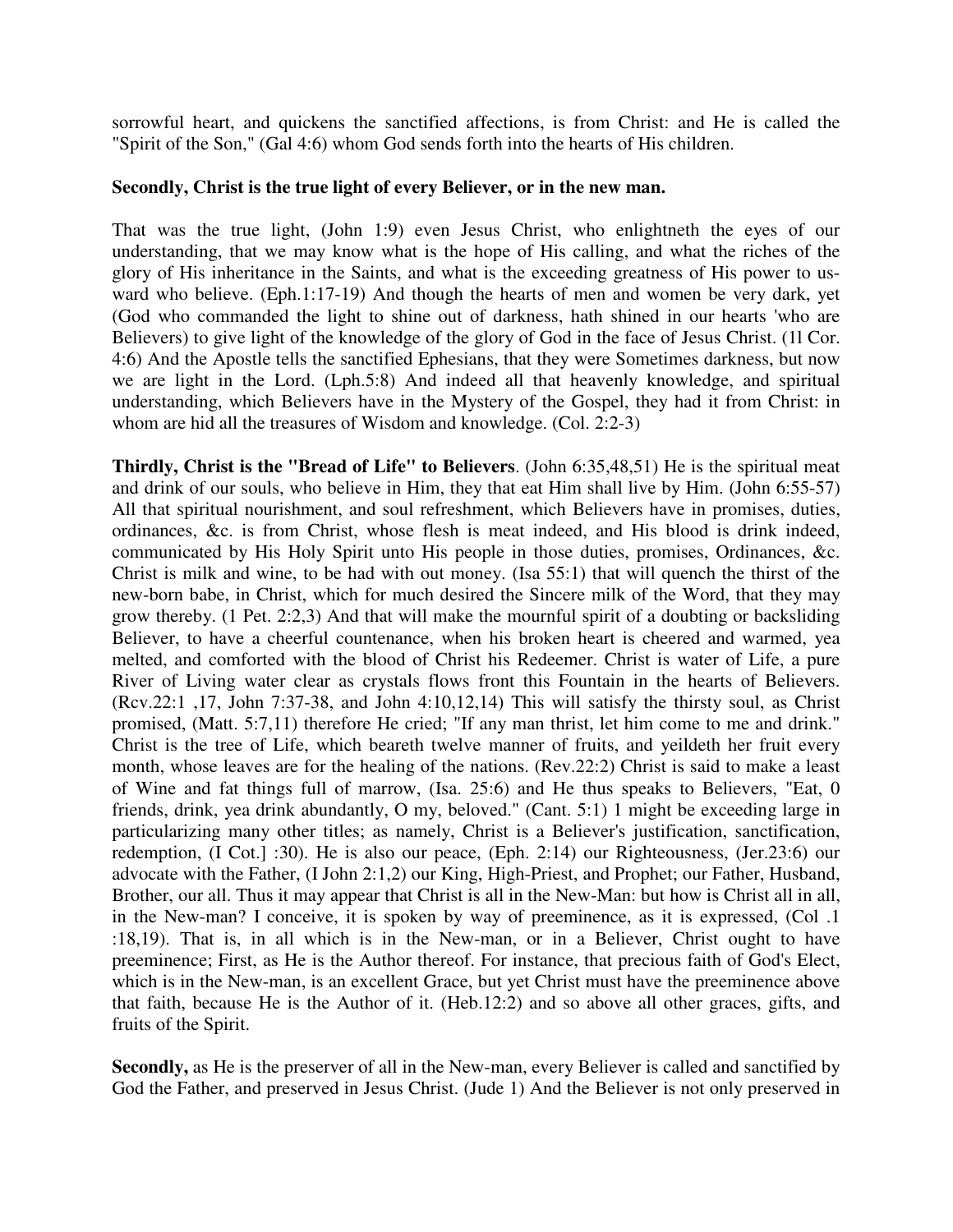the state of grace by Christ, but the grace of God wrought in him, to wit, Faith, &c. is by Christ preserved also; namely, by the intercession of Christ. "I have prayed for thee that thy faith fail not."

**Thirdly**, as He is the finisher, who strengtheneth, stablisheth, and perfecteth all in the New-man. Christ is not only the Author, but the finisher of our Faith. (Heb.1 2:2) He is the "Alpha and Omega, the beginning and the ending," of all those graces, gifts, and fruits of the Spirit, which are in the New-man. (Rev. 1 :8) Thus Christ "is all, and in all, in the New-man.

**Reason**: This was the good pleasure of the Father's will, that all fulness, all sufficiency, all spiritualness, should dwell in Christ, and should by Christ be communicated to His people, that in all things Christ might have the preeminence. (Col.1 :18,19) And thus God will have it done to the Man Christ Jesus, whom He delighted to honor, for the service Christ did unto His Father in the Redemption of His people, therefore He gave Him a Name above every name, "Christ is all, and in all." Which honor and dignity, Christ will at the last day prostrate at the feet of His Father, that God may be "all in all." (I Cor. 15:28) Moreover, this being the design of God, that Christ should communicate all graces, gifts, &c. unto His people, it was requisite, that all fulness should be in Christ, and so we read. (John 1:14-16) Yea, the great necessity of the Lord's redeemed ones to have a constant supply of grace and spiritual gifts, also a continual growth of fruits of the Spirit, requires this all-fulness to be in Christ.

Seeing "Christ is all, and in all," in the New-man; let us hence be instructed. First, to prize Christ highly, to set an high esteem upon Christ, that He might have preeminence, who is "all in all." It is that which the Prophet complained of, (Isa. 53:3). He, to wit, Christ, was despised, and rejected of men, and we esteemed Him not. We are apt to slight Christ, and to disesteem Him, because we discern not that beauty, excellency, riches, and glory, which is in Himself, we are ignorant of the worth of Christ, and know not our need of Him, and therefore we do not prize Him as we ought.

These two considerations, I desire, to propound, as motives, to prize Christ. First, Christ His worth, which I may hint unto you in three particulars, to wit, (1) The invaluable preciousness of His blood which has in it a cleansing virtue. (I John 1:7,9) And the blood of Jesus Christ His Son, cleansed us from ALL sin, thereof, we are said, to "be justified by His blood." (Rom.5:9) Let me ask you, who now believe, How did you esteem of this precious blood of Christ? When you were fighting out your mournful request to God in secret corners, for one drop of Christ's blood, one drain of the grace of God, and faith of God's Elect, one word of promise, one smile of a reconciled Father, or one beam of the light of God's countenance, did you not prize the blood of Christ above all corruptable things, as silver, gold, honor, riches, pleasure, &c. Did you not esteem the least drop of it more precious, than all creature-comforts whatsoever, as friends, liberties, and life? Again the precious blood of Christ hath a purging quality. (Heb.9:14) The blood of Christ shall purge your consciencies from dead works, to serve the living God. Sin doth both contract guiltiness and pollution, and therefore the blood of Christ doth both cleanse, and purge, pardon, and purify. Therefore we are said to be "sanctified by the blood of Christ." (Heb. 13:12) Wherefore Jesus also, that He might sanctify the people with His own blood, suffered without the gate. Oh beloved, what can be esteemed so precious to a gracious heart, as this blood of Christ, which washes away all those defilements, and uncleannesses, which through our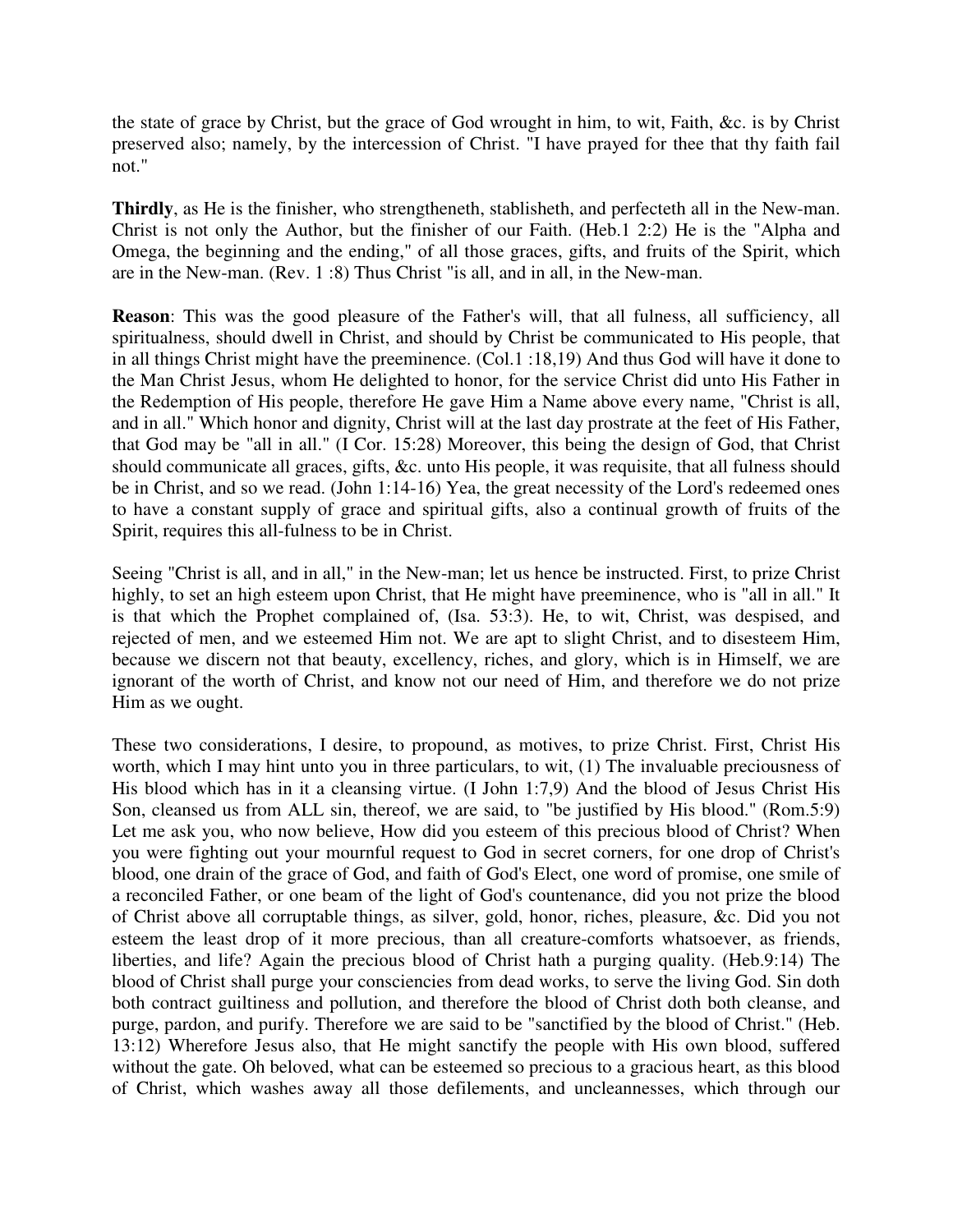corruptions cleave unto us, even in our best actions, and holy duties: such of you, (as have many times groaned in prayer to God under the feeling sense and sight of any corruption) know by experience, what high esteem you have had of the blood of Christ to save you from your uncleanness.

**Secondly**, the unsearchable riches of His grace, (Eph.3:8) To me who am less than the least of all Saints, is this grace given, that I should preach among the Gentiles, the unsearchable riches of Christ. Christ's riches are of such an height, depth, length, and breadth, that passes knowledge; yea thus much is spoken of the love of Christ. (Eph.3:18) Also faith in Christ is called precious faith. (II Pet.1:1) To them that have obtained the like precious faith with us, through the righteousness of God, and our Savior Jesus Christ; yea, all the graces of Christ are the riches of the poor Saints. (James 2:5) God "hath chosen the poor of the world, rich in grace," &c Tell me, beloved, how did you esteem of the riches of Christ, when you being poor in spirit, mourned for Christ and His grace, when you discerned faith, love, humility, &c. in others of the children of God, did you prize it highly in them? Did you not account them happy, rich, and blessed, whom Christ had enriched with those jewels, and adorned with such graces? Ah how much more should you now prize CHRIST, in whom is all fulness of these unsearchable riches, and especially considering, that from His fulness you have received grace for grace, (John 1:14-16)

**Thirdly,** the glorious liberties of His Spirit. For where the Spirit of the Lord is, there is liberty. (II Cor. 3:17) Not any carnal liberty to sin, and so fulfill the lusts of the flesh, (Gal. 5:13) but spiritual liberty, and freedom from sin. I mean not a perfect and total freedom from all sin, as if the people of God could never sin after conversion. For if we say that we have no sin, we deceive ourselves, and the truth is not in us. (I John 1:8,10) But I mean a freedom: first, from the guilt of sin. (Rom. 8:33) And the Apostle's faith in Colossian 2: 13 "That He hath forgiven us ALL trespasses." Secondly, from the pollution or filth of sin. (Zech. 13:1) "A Fountain set open to Believers for sin and for uncleanness." (Ezek. 36:25) God promised they shall be clean, and He will save them from all their uncleannesses. Thirdly, from the reigning power of sin. (Rom.6:14) "Sin shall not have dominion over you" under grace. Fourthly, from the punishment due for sin, which is the curse of the Law. (Gal.3:13) "or condemnation," (Rom.8:1) or any other satisfactory punishment.

2. The great need you have of Christ, may move you to prize Him, and set an high esteem of Him. CHRIST is the only thing necessary, and therefore the Titles given Him in Scripture, are such as declare His usefulness to Believers, for He is our life, our light, our bread, water, milk, wine, His flesh is our meat indeed, His blood our drink indeed; He is our Father, our Husband, our Brother, our Friend, our King, Priest, and Prophet; He is our justification, Sanctification, and Redemption; He is our Peace, our all. We can have no access to God but by His Mediation, no acceptance with God without His Intercession. (Rev. 8:3,4) We cannot resist the next temptation, neither can we overcome the next corruption, nor shall we be able to suffer with patience the next persecution, or endure any tribulation, unless we have renewed strength from Christ. Believers have received that grace they have from Christ. (John 1:16) And they cannot increase of grace but by Christ. (John 15: 1,2)"Lord increase our faith" said the disciples; neither can they persevere in grace unless they be preserved in Christ. (Jude 1) To conclude, we are NOTHING have NOTHING, can do NOTHING without Christ. (John 15:5) "Without me you can do nothing;" that is to say, you cannot in your own strength nor in the strength of ANY GRACE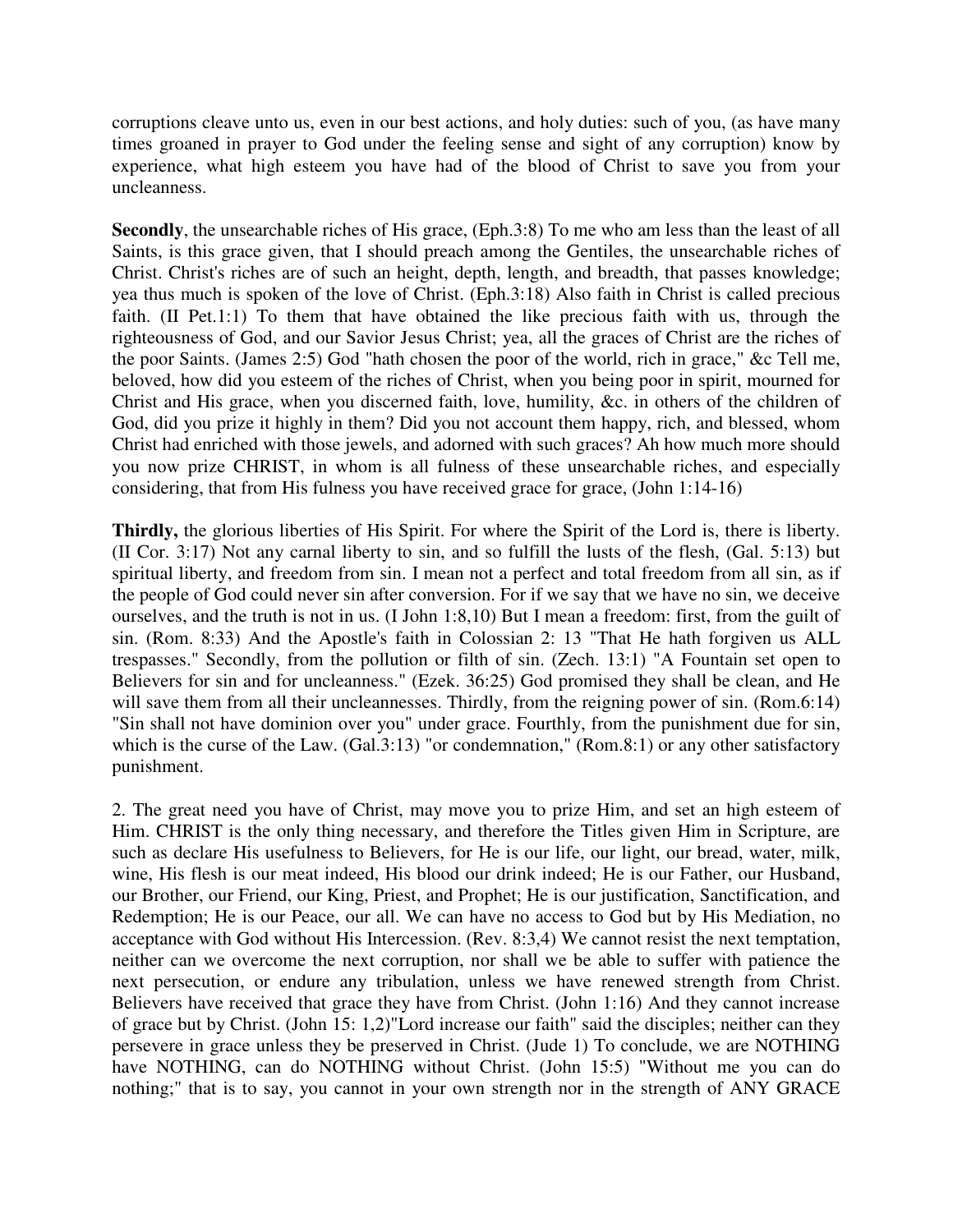received, do any thing to please God or to glorify God; without me, unless you abide IN me, and have renewed ability and strength FROM me, you can do nothing that God my Father will own or crown with acceptance or reward: But yet we, who are Believers, have all and abound. (Phil. 4:18) Can do all things through Christ that strengtheneth us, ( Phil.4:13) can suffer the loss of all, (Phil. 3:7,8,9) yea and conquer all, nay be more than conquerors through Christ, (Rom. 8:35-39). Oh, consider your need of Christ and learn to prize Him, may He be exalted highest in your hearts, as the pearl of greatest worth, as the one thing necessary which you most of all need, that He be all in all in your communication and conversation.

**2 Use.** Seeing Christ is all and in all in the new man, let every one examine whether Christ be in him. (II Cor.13:5) Examine yourselves, know you not that Christ is IN you, &c. This nearly concerns you beloved, for if you have Christ you have all. Christ is all but if you lose Him you lose all; you will lose your hopes, comforts, and all your duties, yea you will lose God, Heaven, and soul, and all. It matters not what you have if you want Christ. No gifts, duties, reformations, qualifications, or other things whatsoever, will make you happy without Christ; and if you enjoy Christ, it is not material what ever you want, for "my God," (saith the Apostle) "shall supply all your need, according to His riches in glory by Christ Jesus." (Phil. 4:19) Therefore make sure that Christ is yours. Some would ask this question, How shall I so examine, that I may know assuredly that I have Christ? I answer, you must bring your hearts to the touchstone of the Word of God, and cast them into the balance of the Sanctuary and weigh them there. And to this purpose, I shall propound one Scripture of truth for your examination and try all, to wit, II Cor. 5:17. "If any man be in Christ he is a NEW creature, or creation; that is to say, he is a new-born, born again, or born of God. (John 1:12-13) "But as many as received Him ... etc., were born of God." And our Savior urged the necessity of this new-birth. (John 3:38) "Except a man be born again, he cannot see the Kingdom of God," he "cannot enter into the Kingdom of God." (verse 5) Now every one who is a new creature in Christ, all things are become new in him, or all things are made new (as the Greek words import), to wit; first he is MADE a new man, (Eph.4:21-24; Col. 3:11) and hath put on the new-man where Christ is all and in all. Secondly, he hath a new heart. (Ezek. 36:26) A new heart also will I GIVE you, &c. That is a new will, and new affections, yea and a new spirit "will I put within you." (Verse 26) That is (Eph. 4:22) to be renewed in the spirit of our minds, to wit, a new judgment or spiritual understanding in the knowledge of God's will. (Col.1:9) Thirdly, he walks in newness of life. (Rom.6:4) "Even we also should walk in newness of life." That is, the conversation of a new creature should be such as becomes the Gospel. (Phil. 1:27) To wit, humble, harmless, and holy (I Pet. 1:15-16) And thus God hath promised in the everlasting covenant of grace; that all and every one of His people SHALL walk. (Ezek.36:27)"And I WILL PUT my spirit within you, and CAUSE you to walk in my statutes, &c." Examine yourselves, Are you a new creature? Such of you as have not put off the old man, but still have your old hearts, and your old sins, and walk in your old ways, and fulfill the old lusts of your sinful natures, are not a new creature; you are not in Christ, nor is Christ in you.

But some may thus say within them selves, I hope my soul is in a better condition; I am not so wicked and carnal as some others are, neither am I so vile a sinner as I have been formerly; but I am somewhat reformed, and have forsaken my sinful course, and begin to delight to hear Sermons, and I pray with my family. To this I would answer, although your condition be not so desperate as others, who have lived long under ordinary means of grace, and yet are not at all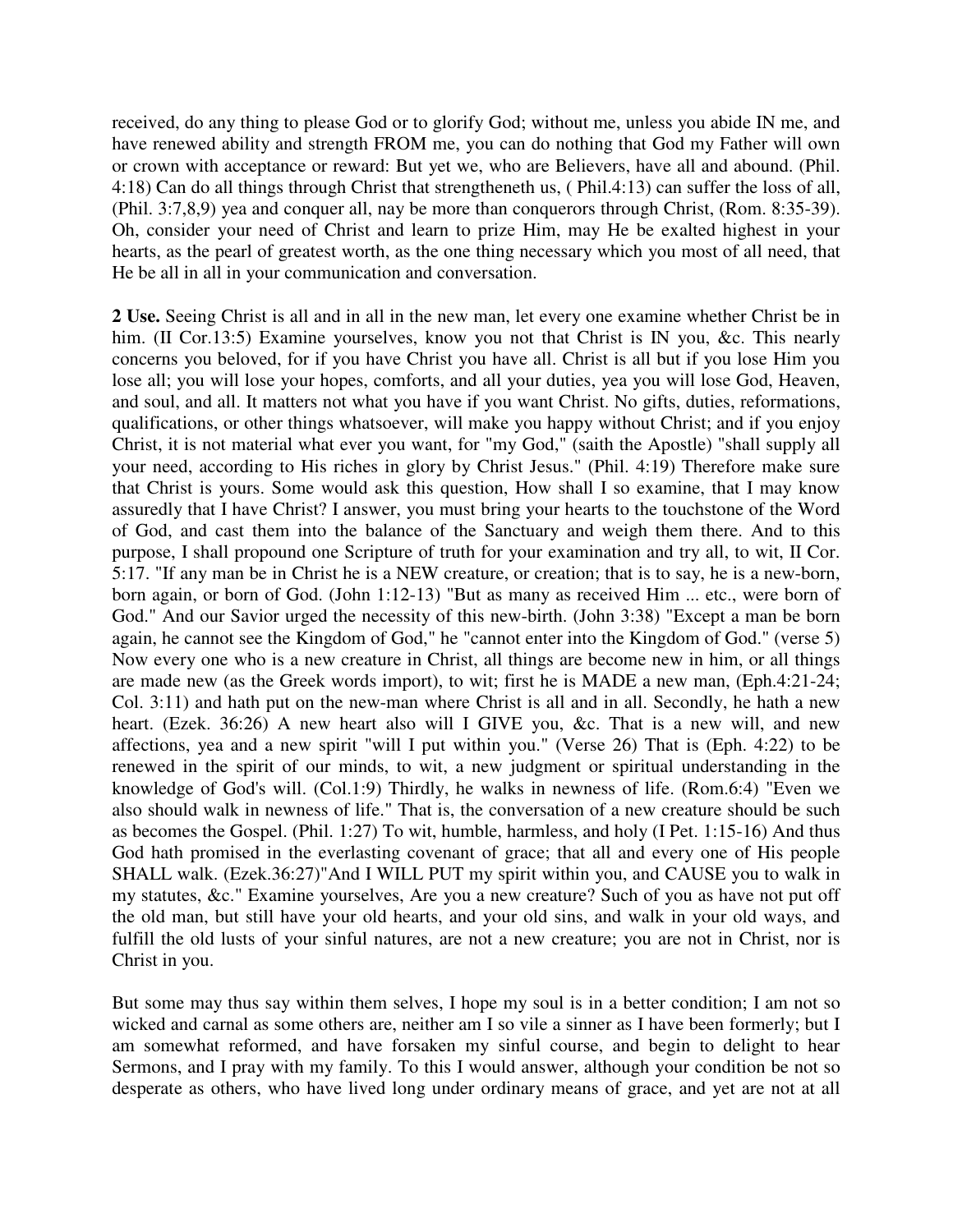wrought upon, I must tell you, Professors may (through strong conviction, horror of conscience, and fears of hell) leave the Acts of some sins, and may customarily perform some religious duties, & yet be not regenerated. Professors may have leaves like the unfruitful Fig tree, and Lamps like the five foolish virgins, they may seem to be religious, and have a form of godliness; and not be a New creature, or creation. I might instance many such in the Scriptures. Herod, (Mark 6:20) heard John gladly, and did many things. Saul, (I Sam. 10:6-9) was turned into another man, had another heart, yet unconverted: So thou mayest be another man; and not a New man; may have another heart, but not a new heart.

But I speak not this to add sorrow to the afflicted, nor to break the bruised, for though some may deceive themselves herein; Yet such of you as are born again or born of God, though but newborn babes, who have put on the New-man, have a new heart, and walk in newness of life, are in Christ, and Christ in you.

**3 Use**. Seeing "Christ is all, and in all in the New-man;" Let it serve for the consolation of every true believer. Christ is yours, and all things are yours. (I Cor. 3:21-23) All are yours, and ye are Christ's, and Christ is God's. Christ is your life, your light, your food, your all, and by union with Christ, you are one in God. (John 17:21) God is your God and Father. (John 20:17) All that is Christ's is yours; His Wisdom, Righteousness, Sanctification, Faith, Love, Humility,&c. All in all fulness was in Him, and dwells in Him for His people, to communicate to them. (Eph. 4:7) Are you full of spiritual wants? You may have supply from the fulness of Spirituals in Christ. Do you want Wisdom, Faith, Love, &c? Whatever you want, go to Christ for that grace; There is enough in Christ to satisfy the most hunger-thirsting souls in spiritual things. (Eph.1:3) "God hath blessed us with all spiritual blessings, in heavenly things in Christ;" in whom are hid all the treasures of Wisdom and knowledge. (Col.2:3) Do you want power against corruption? Go to Christ for strength: His grace is sufficient for thee. (1I Cor. 12:8,9) There is an all sufficiency in Christ, Christ is all, saith the text, therefore the Apostle having Christ, said, "I have all, I can do all things through Christ which strengtheneth me." (Phil. 4:13-18) And know for your further consolation, that Christ is in all in the New-man, or in every true Believer.

He is in you. (Col.1:2) "Christ in you, the hope of glory;" Christ liveth in me, saith the Apostle. (Gal.2:20) Christ is; and lives in a true believer by participation of His divine Nature. (11 Pet.1:3-4) By incohabition of His Holy Spirit, (Gal.4:6) and by communication of His saving faith. (Eph. 3:17,47) Christ is in your hearts, in your gifts, in your graces, in your performances, in all, by whom you find acceptance of your persons, and services with God your heavenly Father. (Eph. 1:6) Christ is with you, and in you in all conditions, in all relations, in all afflictions. (Isa 63:8-9) And to conclude this use, know for your increase of joy; that Christ who is all, and in all in you will abide in you forever; nothing shall be able to separate Christ and your souls. (Rom. 8:35-39) Christ is the strength of you heart, and your portion forever. (Psa. 73:26)

**4 Use**. Seeing Christ is all, and in all in the New-Man, suffer a word of exhortation, which will concern every one to hearken to, viz. Both such as are in Christ, and out of Christ, and I am sure every one of you are in one of these two estates, either you are in Christ, or with out Christ. The first branch of the exhortation shall be to you, who are believers, and sanctified in Christ Jesus, called saints, seeing, Christ is all, in all, may He be all in all in your justification; take ye heed you bring not any righteousness of you own, nor any grace or work of His in you, to join with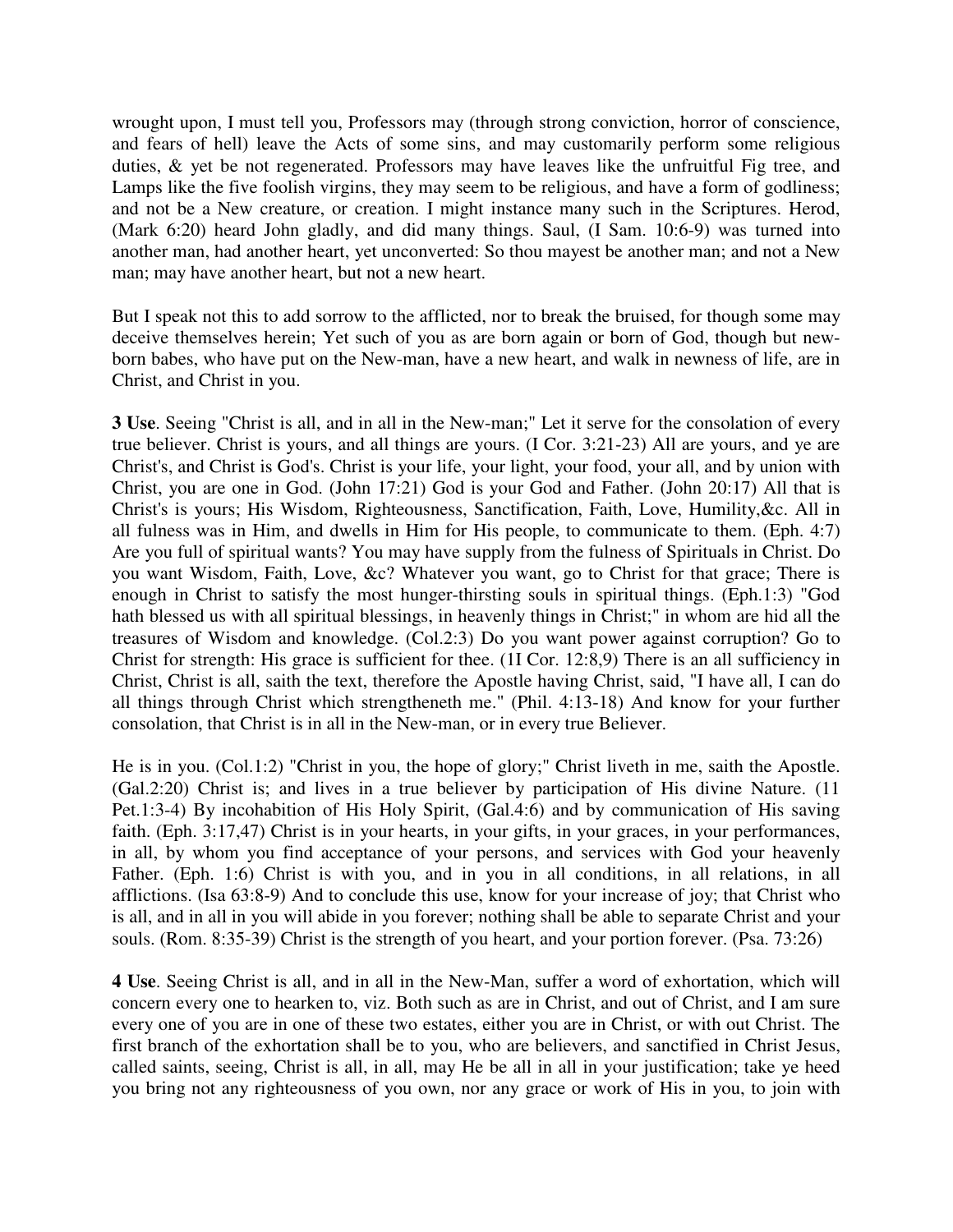Christ, and His righteousness in point of justification. (Phil. 3:9) This glory Christ will not give to another, He is our justification, or righteousness. (I Cor. 1:30-31) Christ will not permit any coadjutor (?) concause, or cooperator whatsoever in the justification of sinners.

Consider this you who will not believe, unless you could see yourselves so holy, so humble, except you can first have such a sin subdued, you will not believe any of your sins are pardoned, until you find and feel in yourselves a soft heart, a broken heart, a praying spirit, a mourning spirit, and you cry out you are not justified. Oh, say you, if I could pray, mourn for sin, profit by the as such and such do; then I would believe; but alas, I have a hard heart, a blind mind, a perverse will, carnal affections, &c. I cannot, dare not, I will not believe that my sins are forgiven. Thus most professors would bring in (if not their own righteousness) some grace or work of God in them, to join with Christ in their justification, not considering that God justifies the UNGODLY, (Rom. 4:5) and that Christ is all, and in all in the justification of sinners.

Secondly, may Christ be all, in all in the gifts of the Spirit, and graces of sanctification; for, as you heard, He is the Author, the Preserver, and the finisher of them all, therefore may He have the preeminence. Above all set an high esteem of every gift and grace of God, account a little grace better then all the riches, honors, pleasures, and creature-comforts of this world. But you ought to prize Christ far above all His own gifts and graces in us, for He is the life of them all, the marrow and substance of them all. What is all knowledge, unless ye know Christ? (I Cor. 13) Nothing. What is all Faith, except Christ be the object of it? Nothing. Patience, temperance, and all other virtures, what are they? But either natural qualities, or moral habits unless Christ be the root of them. Nature education, and acquired gifts of Art may produce the like, yea the same, in heathens. But Christ is the luster and beauty of EACH spiritual gift and grace: that influence believers receive from Christ and those rays that come from this Sun of Righteousness upon their graces, makes them shining Saints, beautiful and all glorious within.

Hear this you poor in spirit, you new born babes in Christ, who have the persons of believers (especially preachers) in admiration, and set them up on high in your hearts, and extoll them with your tongues; because you discern so much humility, love, patience, faith, and other gifts of the Spirit, and graces of sanctification in them: should you not rather admire Christ, exalt Christ, and extoll Him, who is the purchaser, the owner, the donor, and the author of all these spiritual gifts and graces? For we have nothing but what we have received, by His grace we are what we are, and all the grace we have, from His fulness we have received it, (John 1:16) therefore give Him the glory of all, and ascribe to Him the preeminence in all, for He is all in all.

**Thirdly**, may Christ be all, in all your affections, words and actions. Set your affections on Christ. Oh, let the discoveries of that superlative excellency, and glorious beauty of Christ, which are made out to your souls by the Spirit and Word of God draw you to set your affections on Him. (Col.1:1,2) Love every one and every thing that God hath put the name of Christ upon, for His sake, but chiefly set your affectionate love upon Himself (sic) love Christ in His saints, love Christ in His messengers, in His ordinances. This will quicken your desires to enjoy more of Christ, more of Christ in His saints, ministers, ordinances, and in your own hearts. Oh, may Christ be chiefest in your affections, He is altogether lovely. (Cant. 5:16) Give Him your dearest love, He is the welbeloved of His Father and yours, ( II Peter 1:17) so may He be YOUR welbeloved. Christ bears you in His arms, everlasting arms of mercy, yea in His bosom. (Isa.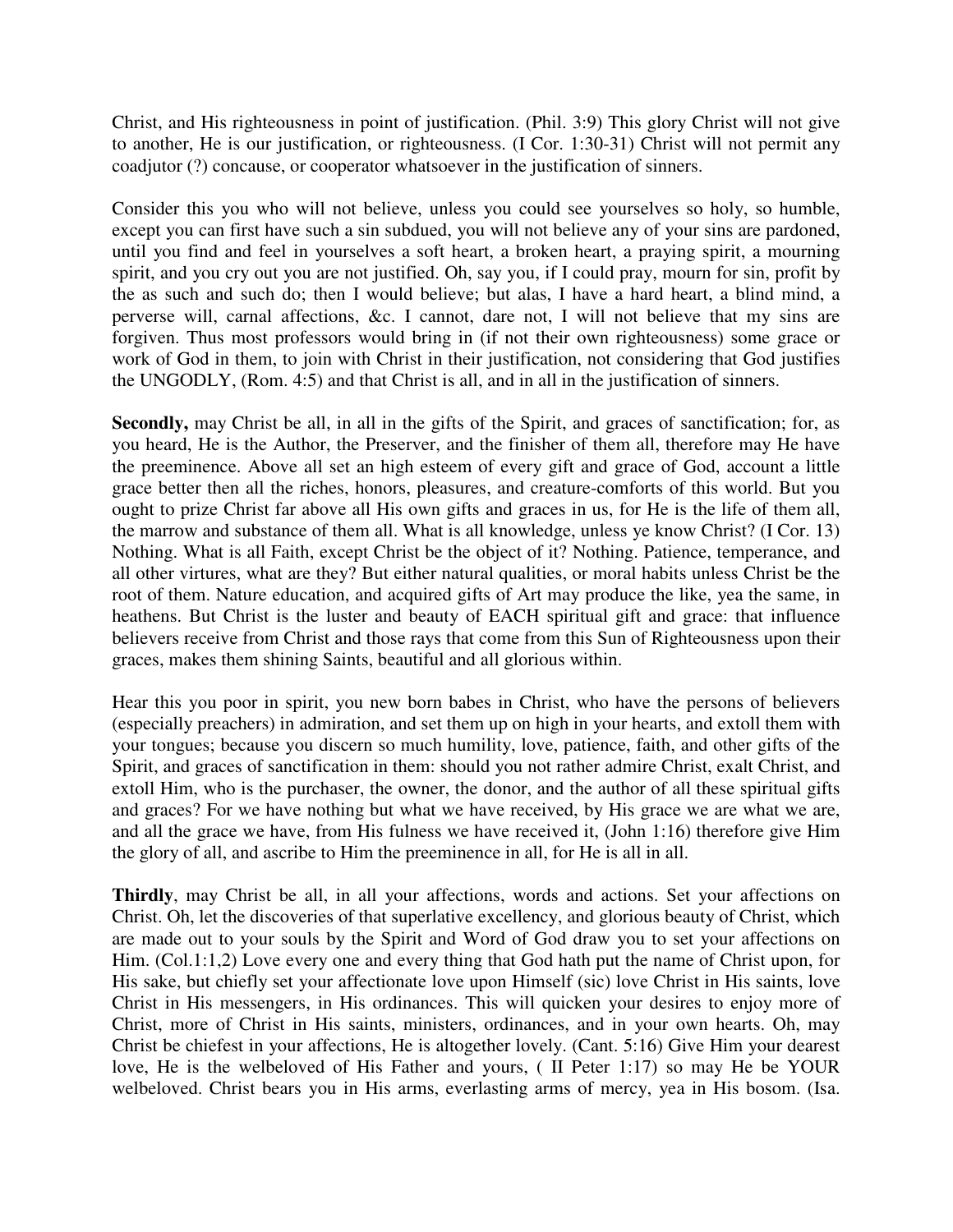40:11 and 63:9) Do you bear Him in your heart that Christ be exalted highest there? Again, let the absence of Christ be the chiefest occasion of your sorrow and mourning. (Matt. 9:15) Cry after Him, enquire for Him, give Him no rest until He return: this was the practice of the spouse in Song of Sol. 3:1-4; 5:4-8. Oh how was her affections set upon her Beloved! Tell Him I am sick of love. (Cant. 5:8) Though there be many other just occasions for mourning to the saints, yet this is the chief. If a loving wife cannot think of the departure of her dear husband without sorrow, how much more sorrowful will a gracious heart be in the absence of Christ? Mary who wept, and being asked the reason by the Angel answered: "Because they have taken away my Lord." (John 20:11-16) And as Christ should be all in your affections, so let Him be in your words and actions: speak for Him, do for Him, suffer for Him, may He be the master of your communications and conferences, that you may minister grace to the hearer: what ever you do in word or deed, let all be done to the honor of Christ, for He that honors the Son, honors the Father also.

The other branch of the exhortation is to such as are in their NATURAL CONDITION, without Christ, seeing. Christ is all and in all, be exhorted to seek Christ. Paul preaching on Mars Hill to the Athenians, tells them, "God made of one blood all nations of men, that they should seek the Lord." (Acts 17: 22-27) And there be many exhortations to this purpose: as Isa 55:6-7. "Seek ye the Lord while He may be found," etc. "Let the wicked forsake his way, and the unrighteous man his thoughts . . . let him return unto the Lord." etc. The apostle Peter in his speech to Simon Magus, (Acts 8:20-23) told him his heart was not right in the sight of God, that he was "in the gall of bitterness, and in the bonds of iniquity." And he exhorted him to repent and pray to God. (vs 22) Not that any man in his natural condition can of himself come to Christ, desire Him, or seek to enjoy Him, for none can come to Christ except the Father draw him. (John 6:44 & 65) It is God that "works in us to will and to do according to His good pleasure." (Phil.2: 13) So then, saith the Apostle, it is NOT OF HIM THAT WILLETH, NOR OF HIM THAT RUNNETH, but of GOD that sheweth mercy; only know this, God REQUIRING poor sinners to use the means (sic), He hath appointed, is pleased to make that means effectual for their conversion (not regeneration) and salvation. For if God has purposed to shew mercy, and confer His grace upon your souls, He will CAUSE you to seek unto Him. (Ezek. 36:26,27,37) A new heart will I GIVE you, & I WILL PUT my Spirit within you, and CAUSE you to walk in my statutes: Thus saith the Lord God, I will yet for this be enquired of by the house of Israel to DO IT FOR THEM." (verse 37) God's gracious and free promises do not exclude the means He hath appointed to attain the mercies therein promised. It pleaseth Him to tie His creatures to the use of such means, when He affords it them, though He will SOMETIMES WORK WITHOUT IT. Now the ordinary means which God hath in His infinite wisdom appointed to "convert" sinners, and also to build them up in Christ, is the word preached. (Rom. 10:8,17 ) (SIC) This word of the Gospel God will have preached to every creature in all parts of the world. (Mark 16:15) None are exempted or prohibited from hearing the Gospel preached, but every one that hath an ear is required to hear. (Rev. 2:7) And let such as neglect the hearing of the word of God (preached by such as are CALLED and SENT of Christ) consider what the Lord saith. (Prov. 1:20-32) But albeit some of you see it is that which you ought to do, and that you had need to do, to wit, to seek the Lord; assenting to what you heard in the first use of the doctrine, that there is much worth, beauty, and excellency in Christ, and that poor lost undone sinners stand in need of Him: Notwithstanding how to obey Christ, you know not as yet. Let me tell you, God gives Christ upon Gospel terms, which are these three: